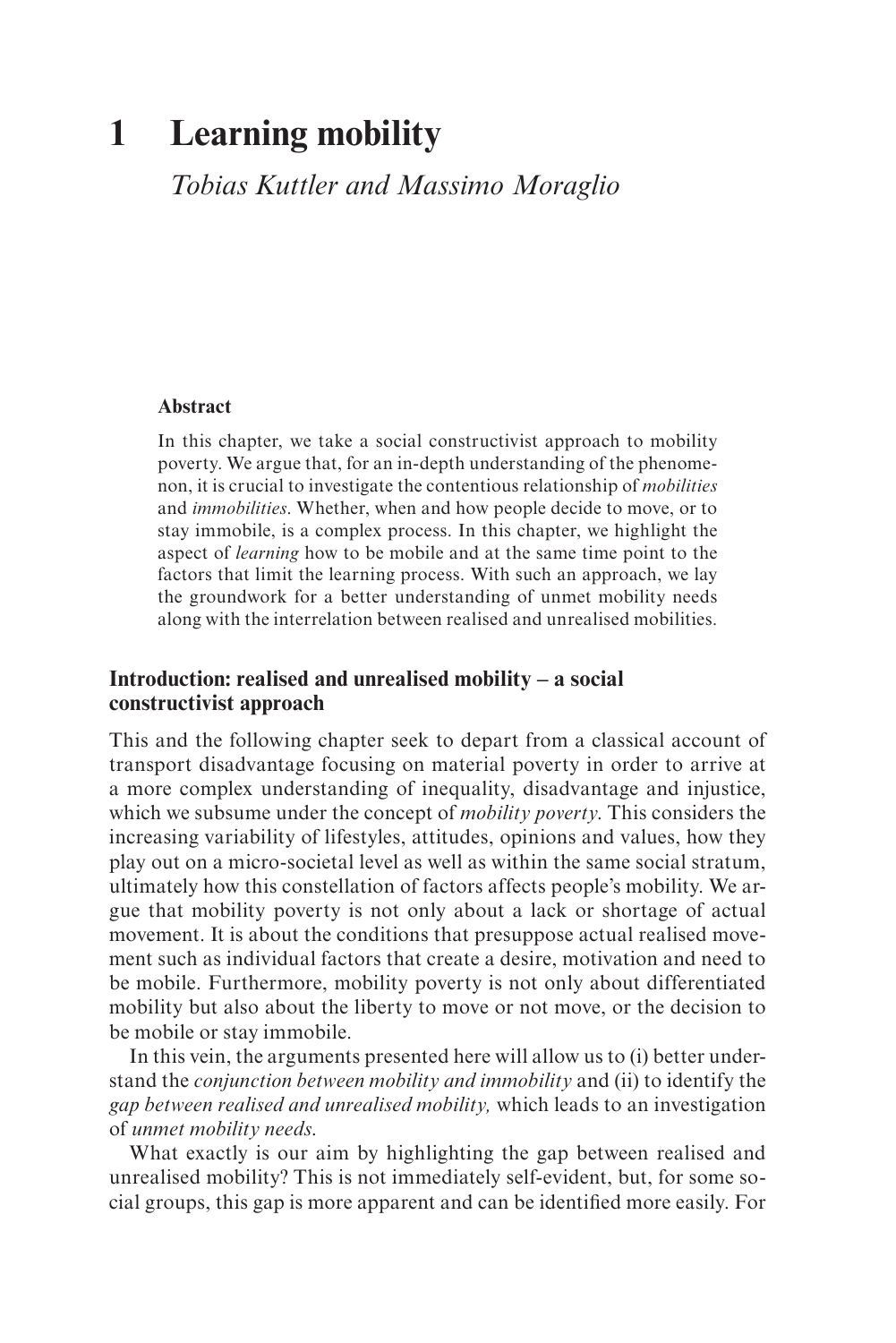example, this gap can be immediately grasped when studying the mobility of the elderly: both anecdotic evidence and research indicate that there are lower levels of mobility activity than people actually desire. Mostly, mobility is desired to foster social relationships and conduct leisure activities, but also to maintain social reputation and access social resources (Hjorthol 2013, 1194). This desire increases with age. It could also be shown that, with increasing age, meeting basic needs like shopping receive wider significance for a person's well-being. For example, this boils down to personal assurance to be independent and in control of one's life, the possibility to meet friends, or just the positive feeling of being out of the house, "on the road" or among people (Hjorthol 2013, 1203–1206). Conversely, the desire for mobility among the elderly often remains unrealised due to inadequate transport options, limited financial means and physical constraints. In addition, often elderly people are reluctant to rely on support from friends and relatives to meet their mobility demands due to internalised norms of self-reliance and independence, hence mobility remains unrealised (Schwanen, Banister, and Bowling 2012, 1320; Ziegler and Schwanen 2011, 777).

In many other cases, the exploration of this mobility gap poses a challenge, which is also eventually a methodological challenge. Research on mobility requirements often relies on the observation of travel that actually takes place. Traditionally with quantitative methods, and increasingly with qualitative or mixed-method approaches, travel behaviour and travel patterns are explored through surveys, travel diaries, GPS tracking, focus groups and in-depth interviews. Although such studies deliver important results on mobility behaviour and patterns and provide a strong basis for transport modelling and demand forecasting, the deeper-lying norms and attitudes of individuals towards their spatial movement often remain hidden. While many studies differentiate between various trip purposes, they do not explore the more fine-grained motivations for being mobile or immobile in one or another way, and thus miss blocked desires (Nordbakke and Schwanen 2015, 1130–1131; Pereira, Schwanen, and Banister 2017, 177).

The definition and identification of mobility desires and unrealised mobility needs could potentially have a strong impact on policy formulation. The way in which mobility needs are defined depends on who participates in the political or agenda setting process. A participative and inclusive process is crucial for the policies and solutions developed. This means that those who do not have access to political decision-making – or are not adequately represented – may not have the chance to express their mobility needs. Especially in the case of socially disadvantaged groups, new policies or solutions often do not address those specific needs or, worse, policies can even further hamper the ability to participate in social life (see e.g. Lucas 2006, 806; Rajé 2007, 66).

In order to analyse the gap between realised and unrealised mobility, and identify unmet mobility needs, we take a social constructivist approach*.*

Indeed, individual motivations and needs to be im/mobile are socially constructed: the "desire" or "necessity" to move is highly discretional according to social and cultural context. What seems indispensable to one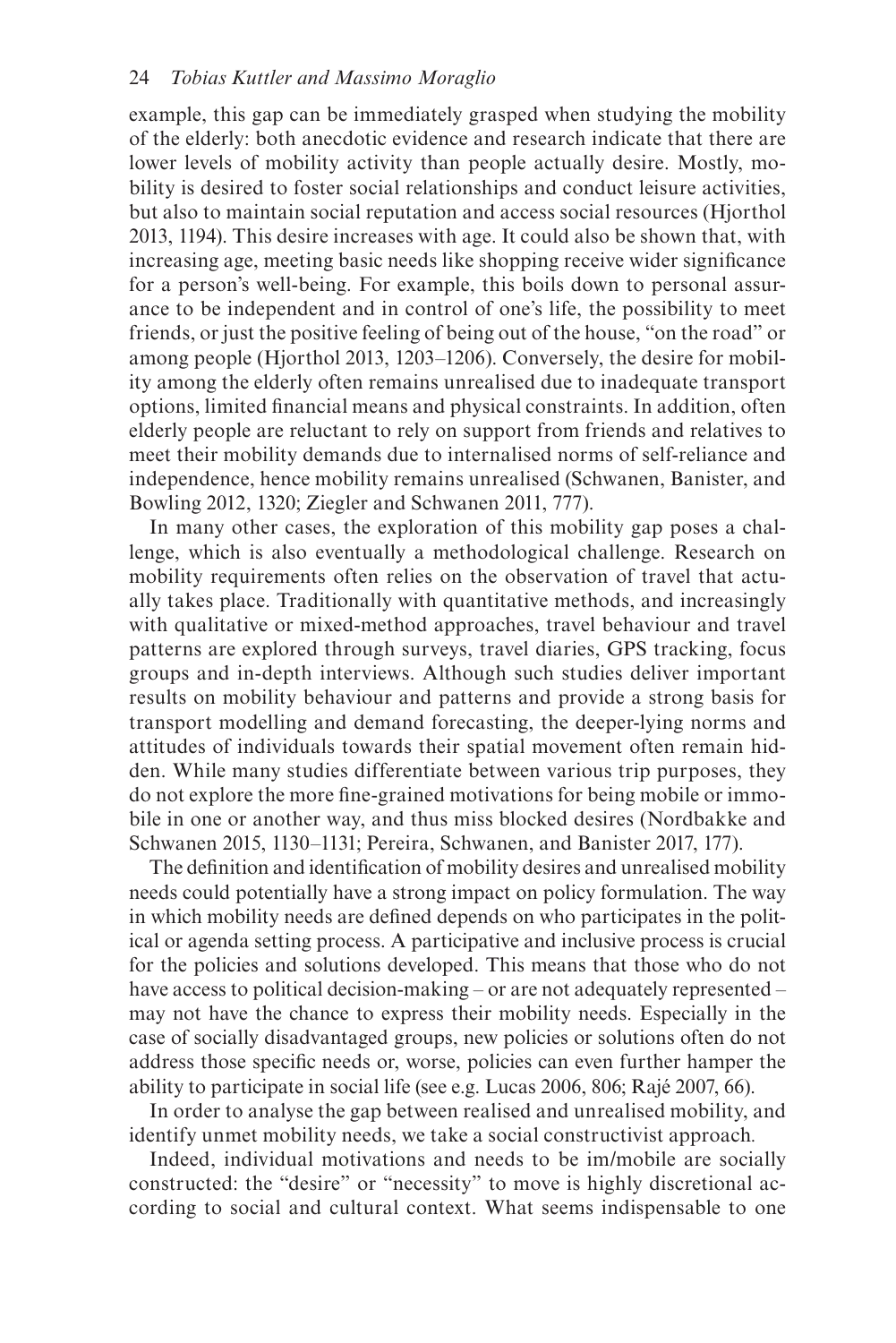person may be mundane to another. The motivation to move, as well as the ability to move, is closely linked to social norms, values, experiences and socially embedded expectations.

When analysing the gap between realised and unrealised mobility, it becomes necessary to differentiate *individual mobility needs and aptitudes* on the one hand and the notion of *unequal mobilities* and *mobility justice* on the other hand, keeping in mind that for us this goes beyond debates about the distribution of accessibility levels. While these are by no means mutually exclusive approaches, different strands of investigation put varying emphasis on each of them, resulting in different conclusions about what is necessary to achieve what is called a "good" and meaningful life, and subsequent recommendation for policy and technological solutions.

In this chapter, we begin with scrutinising how individual mobility motivations, needs and desires are developed in a setting of established social and cultural norms, values, experiences and socially embedded expectations. While navigating social and cultural settings, *mobility is learnt by individuals in a complex and long-lasting process.* In this learning process, individual mobility aptitudes and skills are established, which enable individuals in their decisions of whether to move or not in quite different ways.

In order to analyse these concepts, we scrutinise:

- The role of social networks and the significance of being mobile for social purposes.
- The concept of motility in order to shed light on enabling and disabling factors of mobility.
- Then, turning more concretely towards the aspect of "learning", we focus on the role of socialisation and the process of "learning mobility".

Fourth, the process of obtaining travel know-how and spatial knowledge will be elaborated.

Lastly, the gap between realised and unrealised mobility will be illustrated by the example of virtual mobilities.

# **Mobilities and social networks**

Especially for groups that are considered vulnerable, the primary attention of decision makers and practitioners is often on securing the basic and formal needs of everyday life: employment, education, health care. However, such a model

rests on a definition of what excluded people should want or need and obscures the role that social networks play in maintaining a 'good life' and in structuring the meaning of inclusion and participation. […] This is difficult to achieve, but one method is to focus upon 'blocked desire', especially when people cannot meet what they take to be important obligations of co-presence.

(Cass, Shove, and Urry 2005, 551)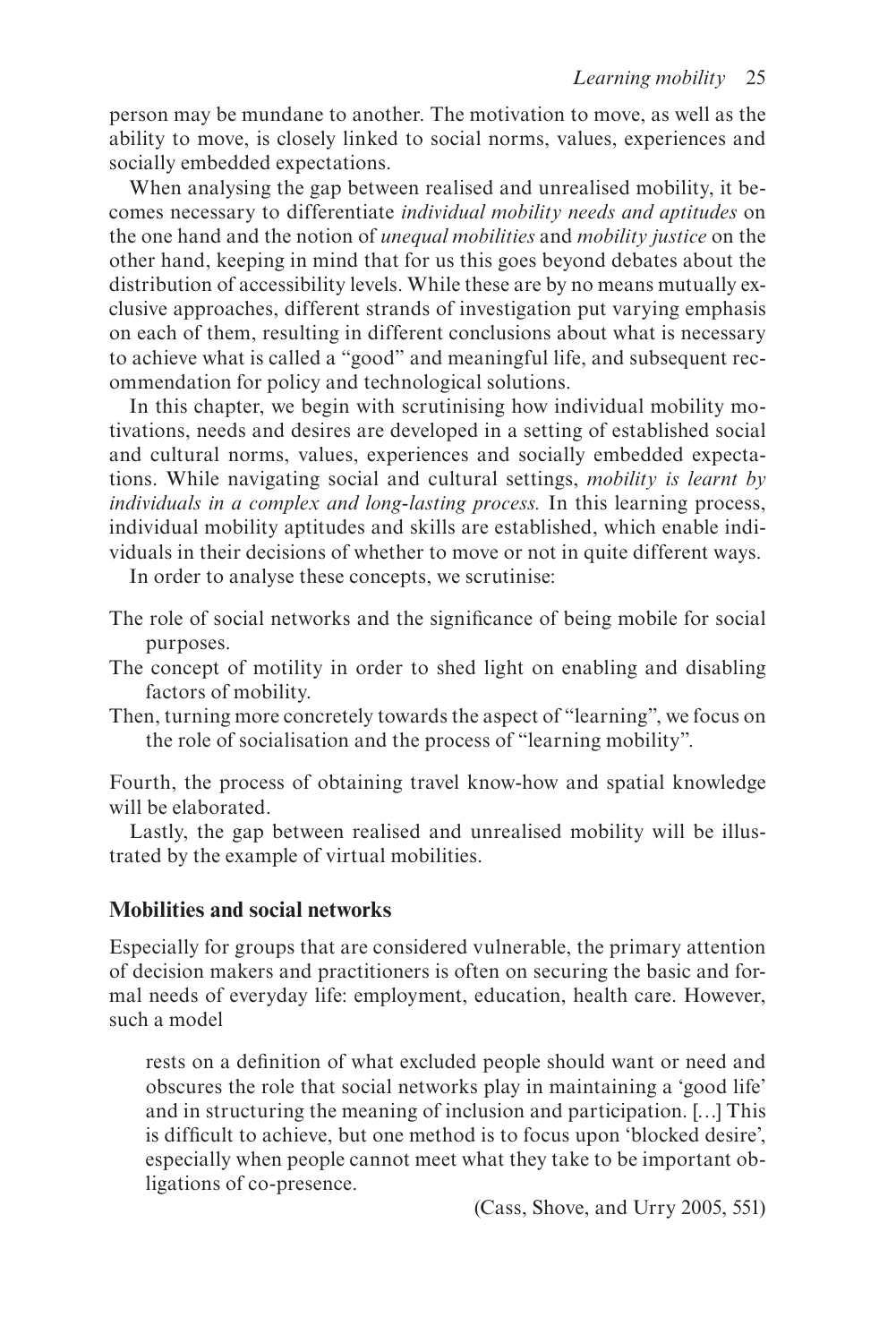Hence, the importance of maintaining social networks for vulnerable social groups and the associated necessities to be mobile need further scrutiny.

The role of social networks for maintaining a "good life" and the associated need for mobility has been widely discussed. John Urry and other scholars (Urry 2007; Urry and Grieco 2011) have described in detail the significance and even primacy of social relations for maintaining a meaningful life in a networked society:

What seems important in contemporary life are overlapping and intersecting social networks – in leisure, friendship, family life as well as in work and organizations. And these networks appear to demand intermittent travel, such travel being crucial to forming and sustaining such networks produced through 'moments of co-presence'.

(Cass, Shove, and Urry 2005, 545)

This leads us to conceive that social relations for some groups – especially elderly and mobility-impaired people in rural areas with inadequate public transport – are a prerequisite for being mobile, while mobility of these individuals again reinforces the ability for co-presence and hence the stability of social ties (Jansuwan, Christensen, and Chen 2013 for low-income groups; Lovejoy and Handy 2011 for migrants in the United States; Pyer and Tucker 2014 for young people with disability; Rajé 2007 for poor elderly people; Rittner and Kirk 1995). It has also been shown that different socially constructed needs can be in conflict with each other: many older people are reluctant to rely on support from friends and relatives to meet their mobility demands due to internalised norms of self-reliance and independence, with the effect that especially the elderly tend not to participate in social and cultural life if they would need assistance with transportation from friends and relatives (or technical devices) (Schwanen, Banister, and Bowling 2012, 1320; Ziegler and Schwanen 2011, 777). The same attitudes have also been described for members of immigrant communities in the United States (Lovejoy and Handy 2011, 255).

However, it is important to understand both the inclusionary *and* exclusionary effects of social networks, and that the networked society is a society of inclusions and exclusions at the same time. The exclusionary effects of social networks and the resulting mobility disadvantage will be more thoroughly investigated in [Chapter 2](#page--1-0).

# **Motility as a key element: individual capabilities and preferences**

In order to identify unrealised mobility needs and estimate the gap between actual travel and latent mobility needs, the concept of *motility* can be employed [\(Figure 1.1\)](#page--1-0). "Motility can be defined as how an individual or group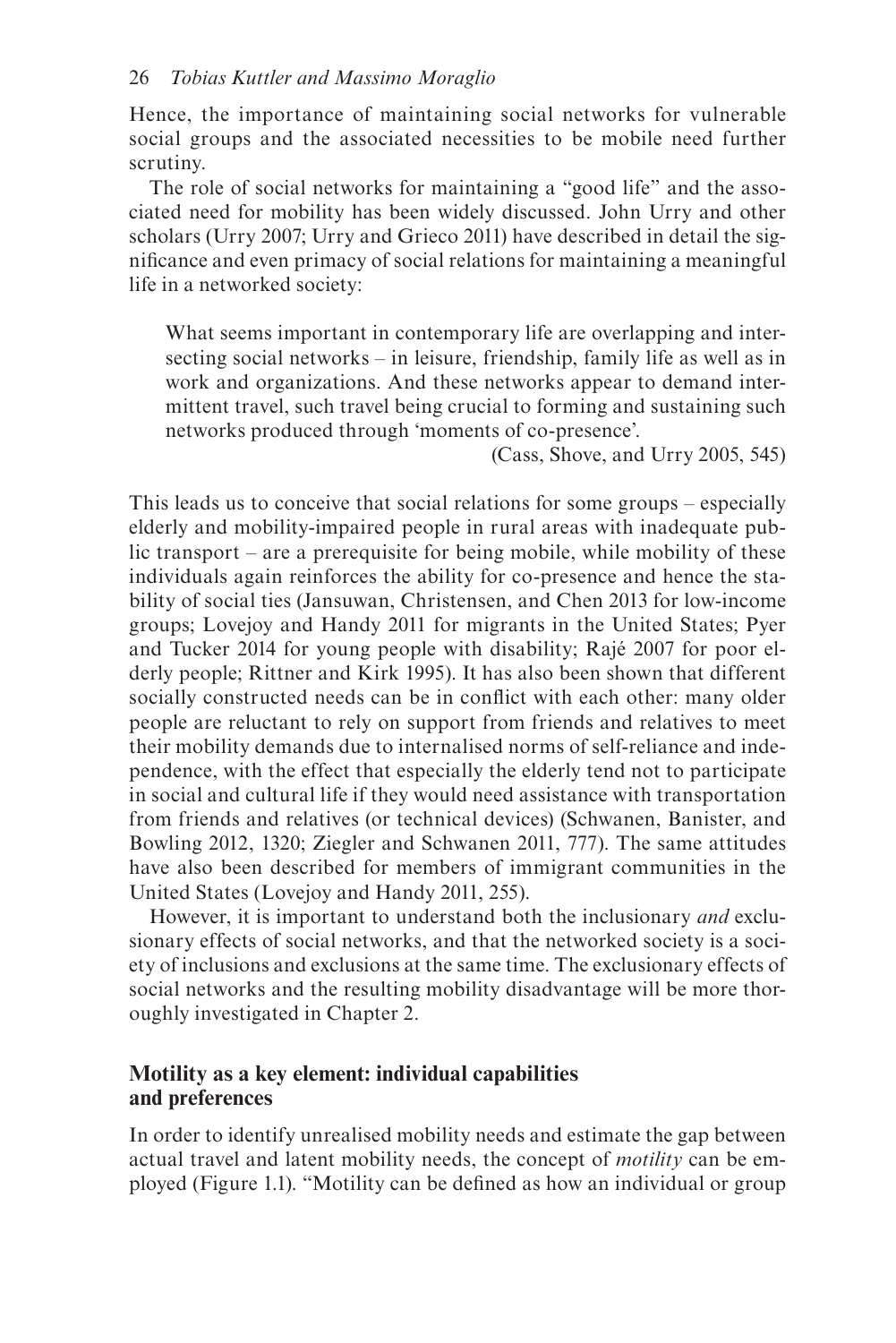

*Figure 1.1* [The motility approach.](#page--1-0)

Source: Authors, adapted from De Witte and Macharis (2010), based on Flamm and Kaufmann 2006; Kaufmann, Bergman, and Joye 2004.

takes possession of the realm of possibilities for mobility and builds on it to develop personal projects" (Flamm and Kaufmann 2006, 168). Furthermore, motility can be described "as the way in which entities [persons] access and appropriate the capacity for socio-spatial mobility according to their circumstances" (Kaufmann, Bergman, and Joye 2004, 750).

Motility hence analyses the *potential* of and *capacity* for movement. The study of potential movement reveals further insights into people's mobility as well as into its wider spatial and social consequences (Kaufmann, Bergman, and Joye 2004, 749). The motility approach allows us to grasp a better understanding of the *contextuality* of mobility challenges. It also allows us to analyse and explain how increased travel options do not result in more freedom and mobility for all; this lets us understand that individuals use these options in different ways. In other words, the motility approach provides a useful concept to analyse mobility poverty empirically.

Kaufmann and his team identified three interrelated groups of factors that define the potential to be mobile:

- **Access**: This describes the range of possible mobilities according to place, time and other contextual constraints. Access varies according to the options that are available and the *conditions* under which these options can be used. The options entail the available means of transportation and communication, as well as the range of services and goods available at a given time. The conditions refer to constraints in accessibility of the *options*, e.g. distance, cost, need to carry heavy loads. Spatial distribution of people and infrastructure, spatial and transport policies and the socio-economic position of individuals, households and groups are paramount to analyse access.
- **Skills**: This describes capabilities and competencies required in order to use mobility options. This includes acquired knowledge and organisational capacity in order to plan activities. Three aspects are central: physical ability to move from one place to another under given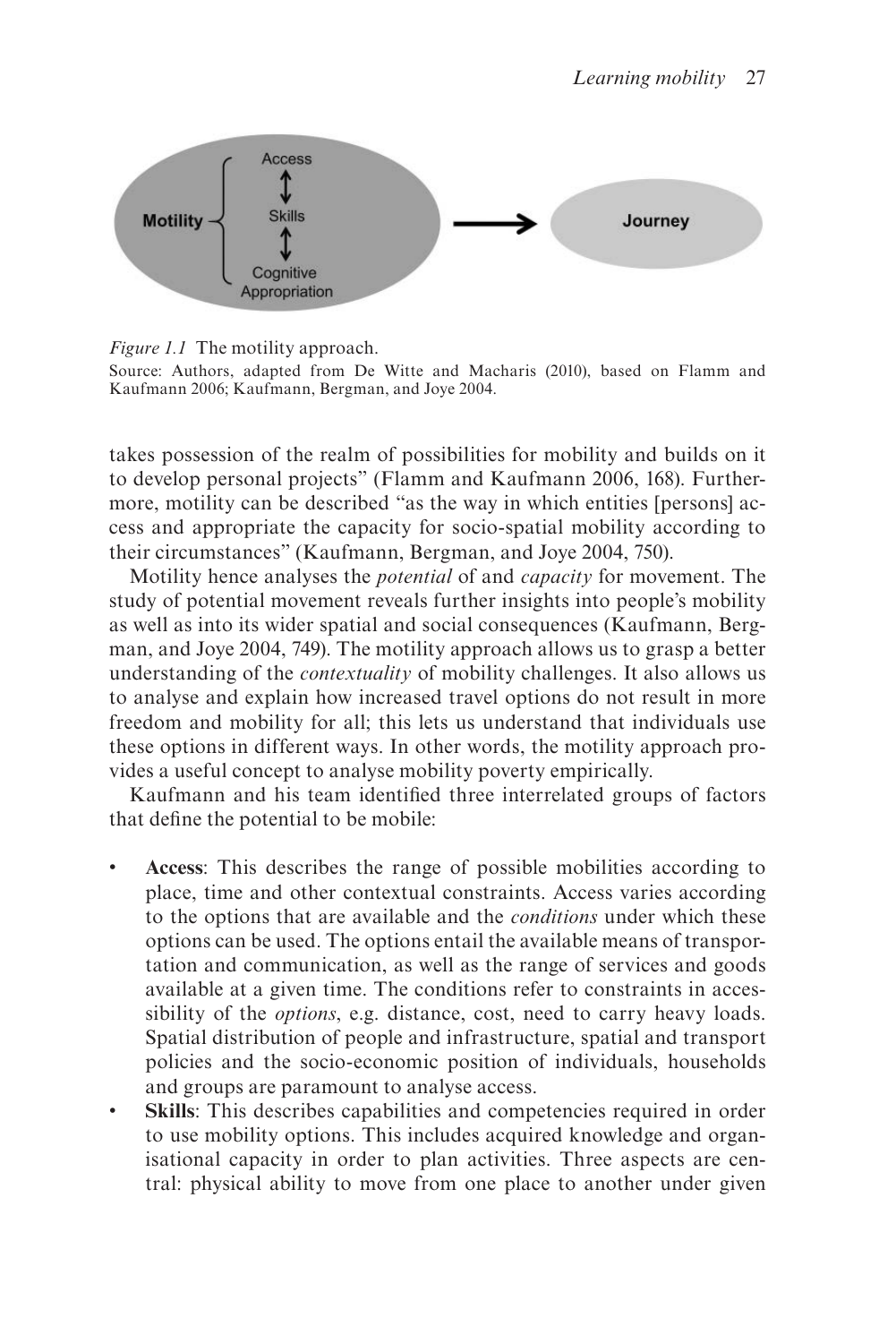circumstances; acquired skills that relate to the rules and regulations of movement (e.g. driving licence and parking permits); and organisational skills to plan and coordinate activities, including the acquisition of information and the above mentioned required abilities and skills.

• **Cognitive appropriation**: This describes the personal evaluation of available mobility options in relation to personal aspirations, plans and projects and acquired skills. This aspect most importantly considers *how* and *why* people make mobility decisions – how people consider certain options, deem them more or less appropriate for themselves and ultimately select specific options. It also considers how people evaluate their own skills and decisions. How and why people make use of available options (or not) has to do with personal needs, projects, personal aspirations, plans and so on. These needs and aspirations are interrelated with prior experiences, personal values, norms, habits, attitudes and strategies (Flamm and Kaufmann 2006, 169; Kaufmann 2011, 41–44; Kaufmann, Bergman, and Joye 2004, 750).

In studying mobility needs with the motility approach, it is possible to identify the deeper-lying elements that influence mobility or immobility behaviour, originating from various parameters. With the increasing disappearance of generally accepted organising principles and the heterogeneity of norms and values in recent times of transformation, it is important to consider how people make sense of this heterogeneity and put it into mobility practice.

Scholars in the field of mobility and transport have subsequently widened their analysis of mobility needs and patterns by including the *potential* for movement. Cresswell and Uteng for example point out that "by mobility we mean not only geographic movement but also the potential for undertaking movements (motility) as it is lived and experienced – movement and motility plus meaning plus power" (Cresswell and Uteng 2008, 2). Canzler, Kaufmann and Kesselring define mobility

as a *change* of condition by targeting three dimensions: movements, networks and motility. […] Movements refer to strictly a geographic dimension. […] Networks can be defined as the framework of movements; [they] delineate the field of conceptualized possibilities. […] Motility is how an individual or groups endorses the field of movement possibilities and uses them.

> (Canzler, Kaufmann, and Kesselring 2008, 2–3, emphasis in original)

### **The role of socialisation**

Socialisation is one of the important formative processes that shape people's attitudes and behaviours. How individuals are integrated in society over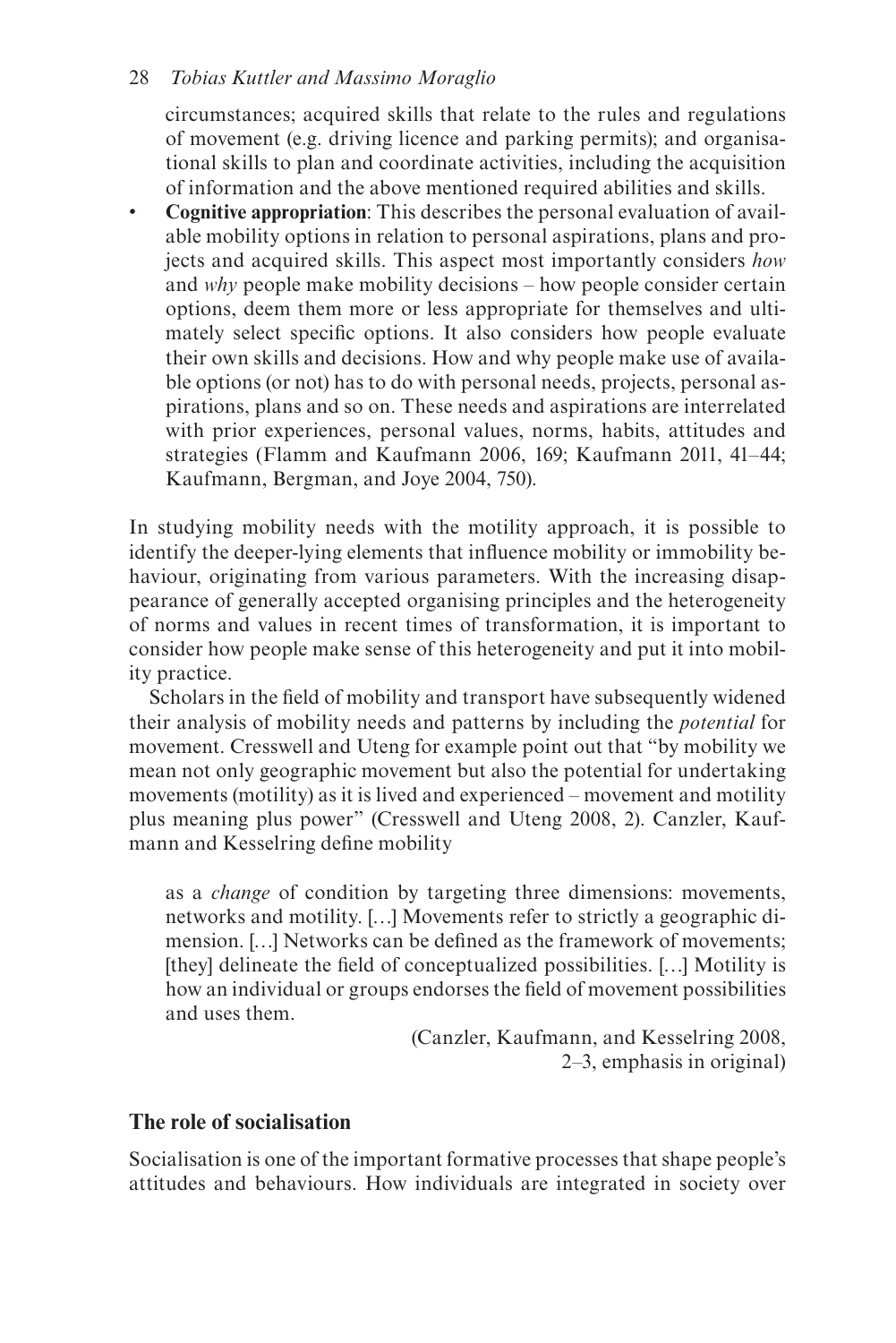different stages of their lives influences individuals' learning experience and formation of social roles. Personal experiences and social norms are internalised and developed into personal norms that ultimately guide behaviour. Factors typically significant for socialisation are family members, especially parents, friends, peers, colleagues, but also institutions such as schools and the media. Socialisation can be defined as "the adoption of a group's (typical) behaviours, opinions and values by an individual so that thus an individual capable of social acting emerges" (Tully and Baier 2011, 195; cited in Scheiner 2017, 392).

Socialisation is naturally also a key factor in shaping individuals' mobility needs and routines. Such processes influence the travel mode choices of people and impact on how they adapt their mobility behaviour to changing external circumstances. Research on socialisation shows that mobility behaviour is impacted at an early age by primary socialisation relating to parental and family mobility and secondary socialisation in later life by mobility education in school, by mobility behaviour of peers and cliques in adolescence and by partners (see e.g. Kroesen 2015, 492–493, 501–502). Hence, *socialisation processes are most formative in childhood and adolescence, but they are not limited to this.*

Moving to our field of analysis, travel behaviour can change over the whole life course, although changes are slower in later life (Scheiner 2017, 393). Focusing on automobility, studies show that "pro car" attitudes in car-owning households are transferred to the children, who themselves develop positive attitudes towards cars (on this issue, see also [Chapter 9](#page--1-0) of this volume). Other research suggests that the media reinforces a desire for car ownership and usage as children embrace knowledge of and desire for particular types of cars and their associated lifestyles, though the media is not the main or sole cause of how children's travel attitudes and choices develop (Baslington 2008, 109). For teenagers, having access to different mobility options is crucial for independence from family support. Thus, having experienced and being familiar with different forms of transport can enlarge the activity space and help foster social relationships (Tully and Baier 2011, 195–198).

Conversely, reduced or highly limited exposure to transport facilities creates barriers to access those mobility systems and thus leads to reduced mobility in young age (and later to lower perceived transport needs). This environment drives constraints in mobility, which can significantly impede access to education, job opportunities, leisure and social opportunities. On a different angle, *travel patterns are characterised by routines and habits* and this can lead to transport mode "decisions" *which may NOT follow "rational" choice and decision-making for the best available option*. This seems trivial, but too often it is not part of a policy maker's mindset.

We can thus state that observed travel behaviour and travel patterns can differ from the real travel needs of people. Early socialisation with cars can contribute to forced car ownership because other available options that are cheaper may be out of sight for individuals.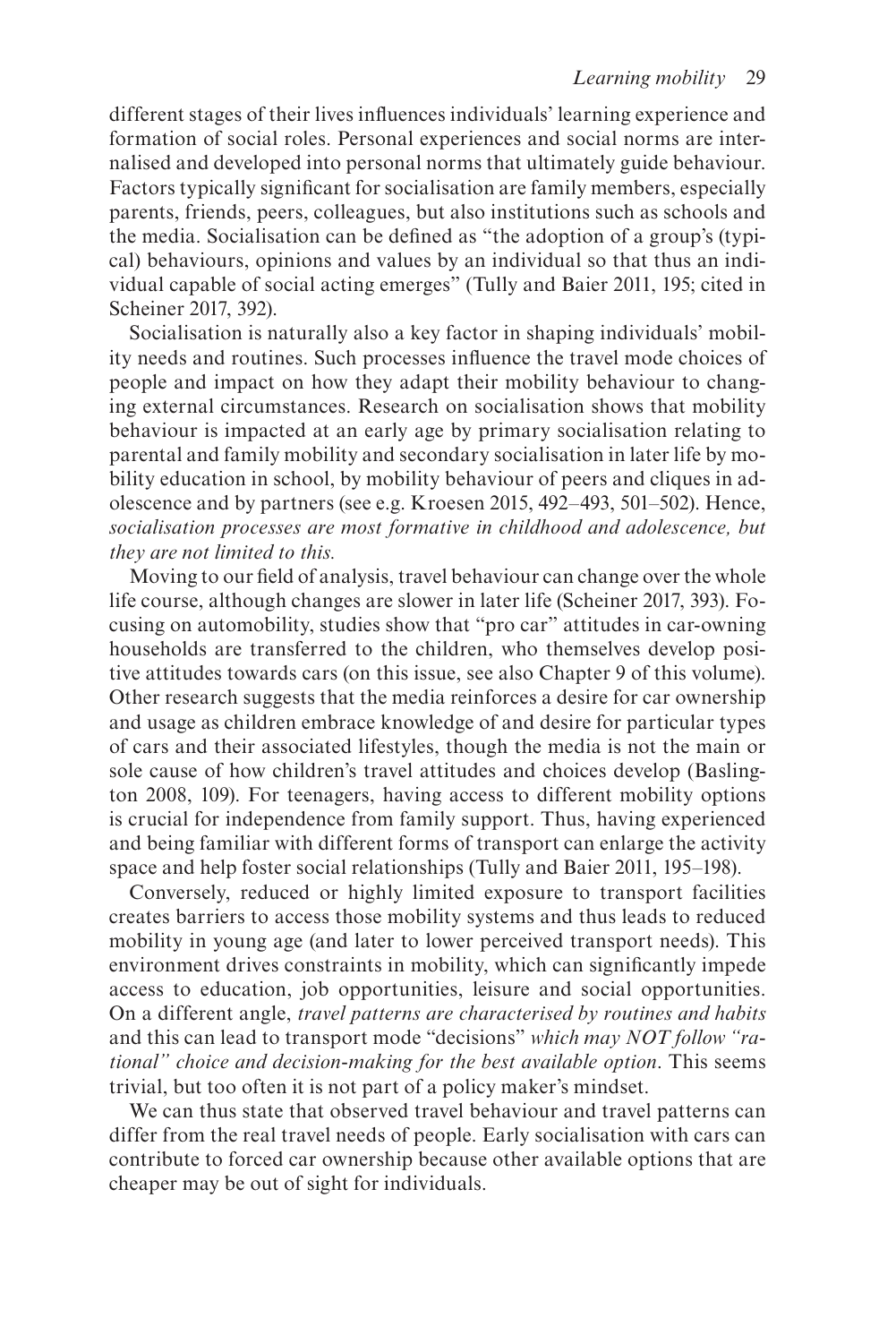In a wider view, every travel behaviour is the outcome of a long process of socialisation. Also, travel needs are – actually – an outcome of how we define ourselves in the large social frame and our ability to use transport systems. Our capacity to drive a car, to know which bus to use or to manage a ride on a train are part of our travel choice and limitation.

If we tackle mobility under this angle, we therefore need to understand how we develop our mobility needs and how we are exposed and socialised to transport systems.

#### **Travel know-how and spatial knowledge**

Flamm and Kaufmann (2006, 175–176) point out that, in order to use and master means of transportation, it is crucial to acquire driving and riding know-how for any type of vehicle. Reaching a certain level of know-how is a process of accumulating experience that requires a medium- to long-term learning process. Without mastering means of transportation, individual mobility is severely restricted or impeded.

This may be obvious and most important for individual forms of transport such as car-driving and bicycle usage. Studies show that young car drivers need at least 3,000 kilometres to gain minimal experience of driving an automobile (Pervanchon 1999, 22–24, 83, in Flamm and Kaufmann 2006, 175). However, also the use of collective modes of transport demand experience and sometimes a good understanding and know-how of a certain transport regime so as to make travel possible, convenient and comfortable (Figure 1.2).

While travel experience itself is important, it is even more crucial that a person is also willing to learn from travel experiences. When a positive opinion on a certain transport mode pre-exists, learning can take place and know-how is accumulated. However, *when there is already a negative attitude towards a transport mode, these attitudes are most likely to be confirmed and improvement of the aptitude not likely* (Flamm and Kaufmann 2006, 176).



#### The relationships between well-being and mobility

*Figure 1.2* [The relationships between well-being and mobility.](#page--1-0) Source: Authors, adapted from Ferreira et al. 2014, based on Vos et al. 2013.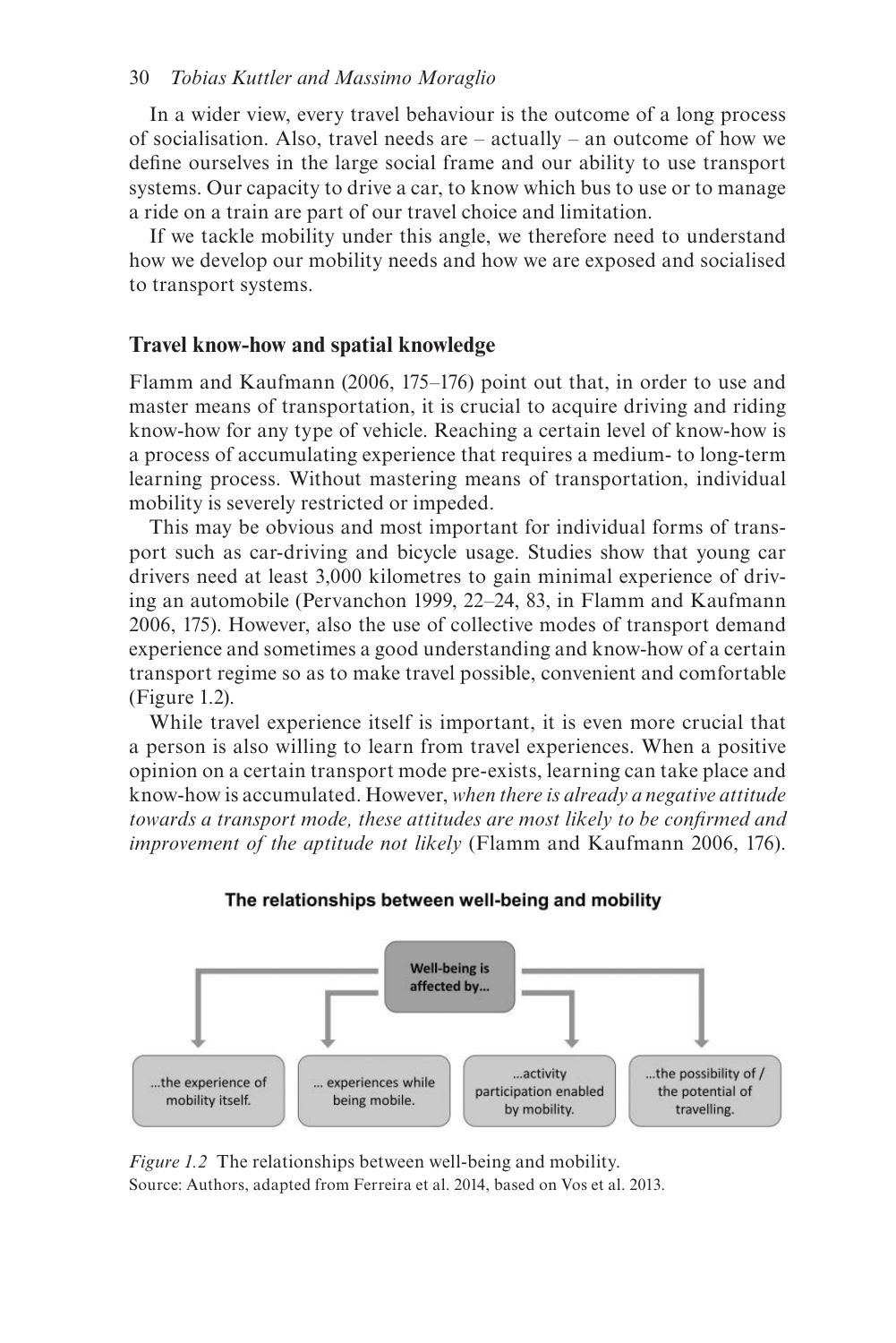We know that when users are given a hypothetical choice between a car and public transport travel for daily commuting, car travel is associated with a more satisfactory travel experience and general well-being (Vos et al. 2013, 428).

The picture changes when actual commuting experiences are evaluated. Research results in the United States and Europe show that commuting experiences in public transport – especially train travel – are evaluated more positively than car commuting. In the US case, while commuting, car commuters experienced more stress, anxiety, impatience and less enjoyment than commuters by public transportation (Abou Zeid 2009, 83–87). A study in different European cities revealed that train and metro commuters are more satisfied with the commuting experience than car commuters; however, in this study, bus commuters were the least satisfied (Duarte et al. 2010, 22–23). This means that car usage, e.g. for commuting, is reported positively, although the actual experience may be less satisfactory. It is also important to note the gender difference in gaining travel experience. Even if access to cars and possession of a driving licence is granted, women in partnerships tend to drive less because their male partners drive when they travel together (Ryan, Wretstrand, and Schmidt 2015, 112) or the male partner is the primary user of the vehicle in single-car households (Hjorthol 2008, 206). *Not having enough experience and perceived insecurity in traffic may be the reasons why women more often than men give up driving*; in addition, women stop driving earlier than men while still able to drive (Hjorthol 2013, 1197, 1205).

As stated earlier, riding public transportation also needs to be learned. Passengers in transit are exposed to "the everyday challenges of contemporary urban living and the thrown-togetherness of different bodies" that "can solidify prejudices and antagonisms as much as it can weaken them" (Wilson 2011, 646).

In order to be able to move across space in different modes of transport, knowledge of the area travelled and of the destination are both useful. The degree of spatial competence and familiarity depends on an individual's cognitive map that s/he draws in regard to the environment. "Cognitive mapping is the process of encoding, storing, and manipulating experienced and sensed information that can be spatially referenced […]. Parts of it are needed to solve problems, including decision-making and choice related to travel behaviour" (Golledge and Gärling 2004, 503). This knowledge is influenced by spatial thinking and reasoning; the scope and precision of these cognitive maps may be very different, thus "spatial representations in humans are incomplete and error prone" (Golledge and Gärling 2004, 506). Prior to the existence of navigation systems, spatial knowledge was essential for those using individual modes of transport or offering transport services to others. Famously, London cab drivers earlier had to pass an exam on their geographic understanding of the city to become a licensed cab driver. Apart from the knowledge gained in personal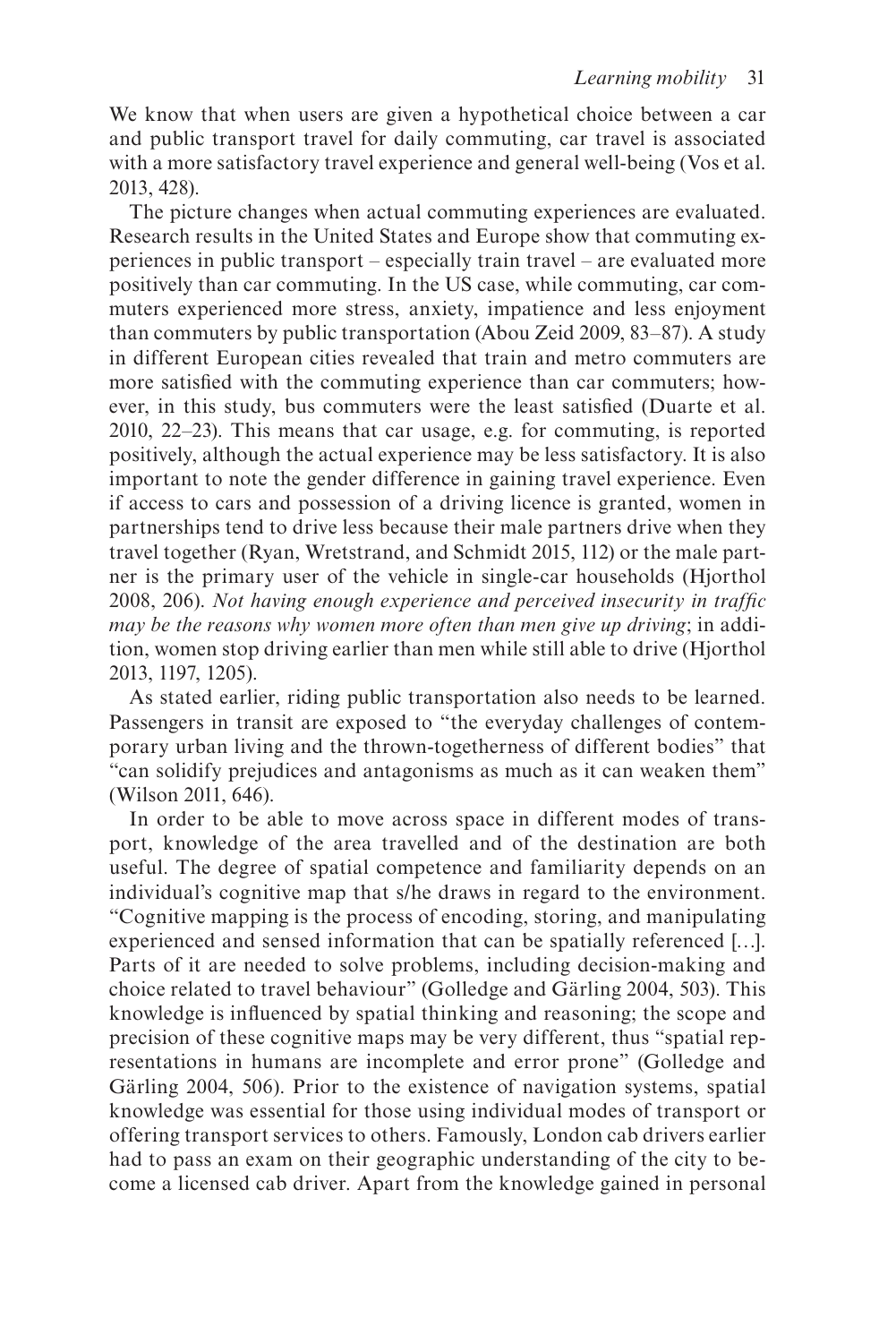experiences, assistant tools were limited to maps and personal recommendations of others.

Spatial knowledge is essential for way-finding and successfully reaching destinations. It makes people aware of the time and cost involved. Beyond that, spatial cognition is relevant for the soft factors of travel experiences such as reliability, regularity and comfort. Kevin Lynch analysed how cities are experienced emotionally and thus differently from person to person: naturally, the personal and subjective evaluation of these experiences shapes access to a city's opportunities (Lynch 1960).

This becomes particularly important for perceived levels of safety in traffic and transport in different geographical areas. Incomplete spatial knowledge can lead to negative experiences in transport or can suppress travel needs overall. Kevin Lynch and others argue that it is actually not the knowledge about the cartographic, Euclid space that shapes preferences for movement, but the "sense of place" associated with meaning and characterised by heterogeneity (see e.g. Massey 1994). In Lynch's work, landmarks are such places that are fused with meaning and provide assistance to way- finding. In fact, in parts of the world where detailed, micro-level cartographic information is absent, way-finding instructions usually work via the indication of local landmarks. In navigation and ICT supported systems, such place-based measures are increasingly taken up in experiential and gamification approaches (see e.g. Meurer et al. 2018; Papangelis et al. 2017; Souza e Silva 2017).

The earlier issues can be translated to practical cases and demonstrated, for example, for pedestrians and cyclists. For cyclists and pedestrians, knowledge about the suitability of the cycling infrastructure and coherence of a bicycle network make an important difference in the decision for or against bicycle use. As the benefits of cycling on several levels are regaining attention, city administrations and advocacy groups are circulating more information on these aspects. However, much of the knowledge is acquired by personal experience. For cycling, personal safety is tantamount. Thus, knowledge about accident-prone areas and places is required to deal effectively with safety hazards. Manton et al. show that in this respect the perceived risks can overshadow the actual risks. A focus on perceived risks highlights how gender and cycling experience take effect on different preferences in bicycle usage and also barriers to bicycling for population groups such as the elderly (Manton et al. 2016, 19–20).

Considering the rise of hybrid transport regimes (neither public nor private such as car-pooling), it can be stated that being a *car driver* increases spatial knowledge more than being a *car passenger*. If needed at all, the responsibility for spatial knowledge is left to the driver. With current rising demand for ride-sharing services, spatial cognitive experience and thus opportunities to acquire knowledge are shrinking. It is likely that children's early socialisation with the car and parents' chauffeuring contribute to children not developing a sense of space at all. Interestingly,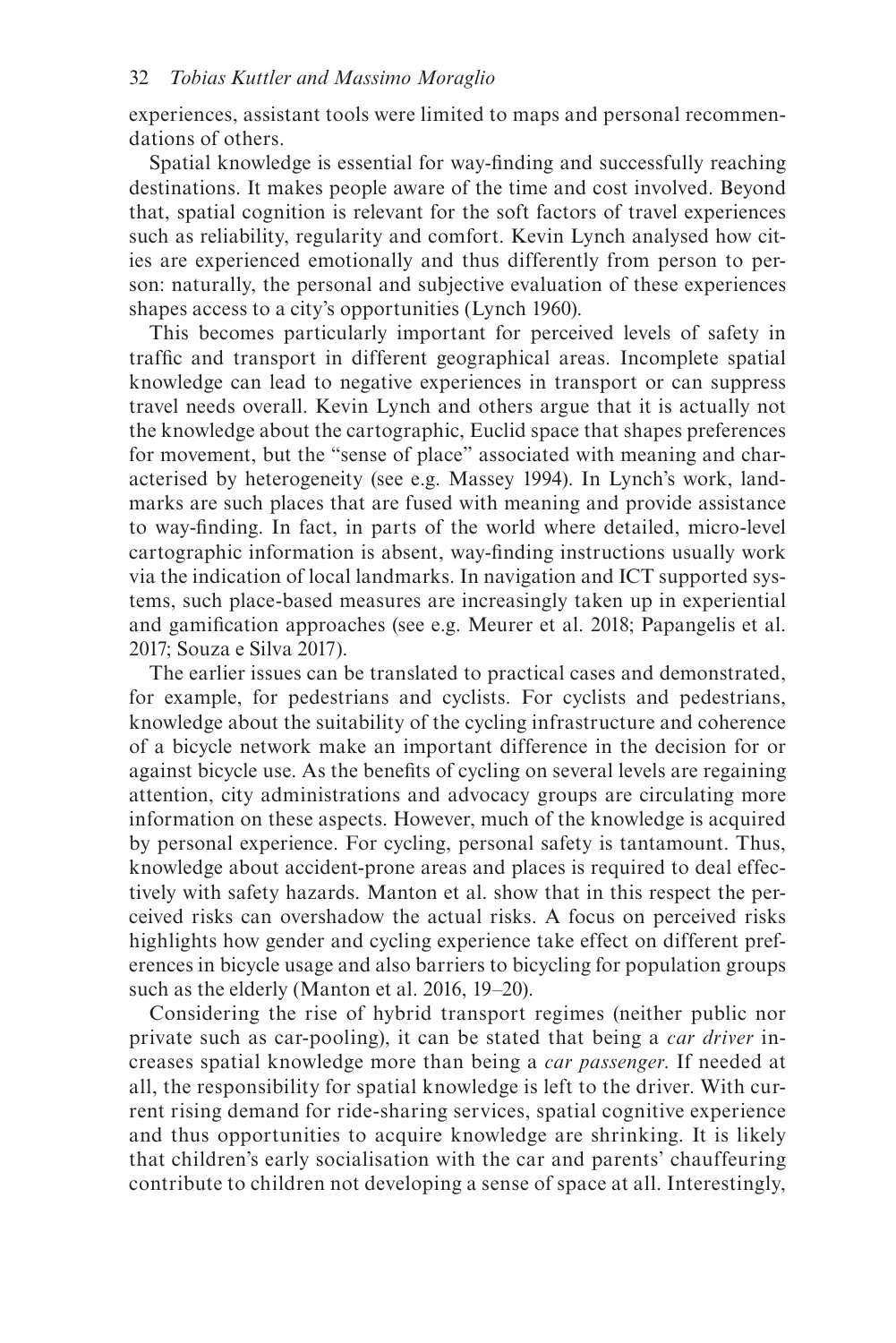prior experience in long-distance travelling, e.g. for tourism purposes, together with exposure to cartographic material contributed positively to the spatial cognition of young children on the macro scale, exhibited by being able to draw a world map (Schmeinck and Thurston 2011, 10–13). In highly mobile societies, where high mobility is associated with status, such an early socialisation with the global scale may be an important element for the development of network capital (Frändberg 2009, 652–653, 663–665).

# **Realised and unrealised mobility: virtual life and the impact on mobility**

In this final subchapter, we turn to "virtual mobilities" to illustrate the conjunction between mobility and immobility on the one hand and the gap between realised and unrealised mobility on the other hand. It will become clear that ICT has completely overthrown former certainties regarding needs, desires and motivations to move or not. However, it will also be shown that, even in times of ICT, motility – the potential to move – is dependent on access, personal aptitudes and skills regarding the use of ICT. Hence the proliferation of ICT in the sphere of mobility results in a complex picture that poses great potentials to alleviate mobility poverty and at the same time adds new challenges to the phenomenon.

Information and communications technology (ICT) has greatly changed contemporary life. ICT tools support the ease of movement through space and virtual mobility has been highlighted as a means to reduce and replace physical mobility. However, virtual proximity has only partially replaced the need for co-presence and the need for corporeal mobility. Face-to-face interaction is still important in the digital and virtual age as it fosters friendship, intimacy and trust: "As communication increases, social networks become dense and provide more and more necessity for face-to-face-meetings. Virtual activities stimulate real activities and interaction" (Kesselring and Vogl 2016, 148).

With recent developments of digitisation and augmentation of communication tools, the range of ways and modes to respond to personal needs has extended substantially. Social relations and networks, but also areas that touch people's basic needs are under deep transformation, most substantially the fields of work, education, health care, supply, access to public services and political participation.

Although these forms have not been taken up equally by all social groups in all geographic areas, there is no doubt that usage and coverage will further increase in the future. It is remarkable how ICT has changed mobility patterns (impacting both the concepts and the practice of transport poverty) and how the diffusion of digitisation in all aspects of life have led to the emergence of new mobility needs, but also raise new questions about individuals' ability to move (or stay).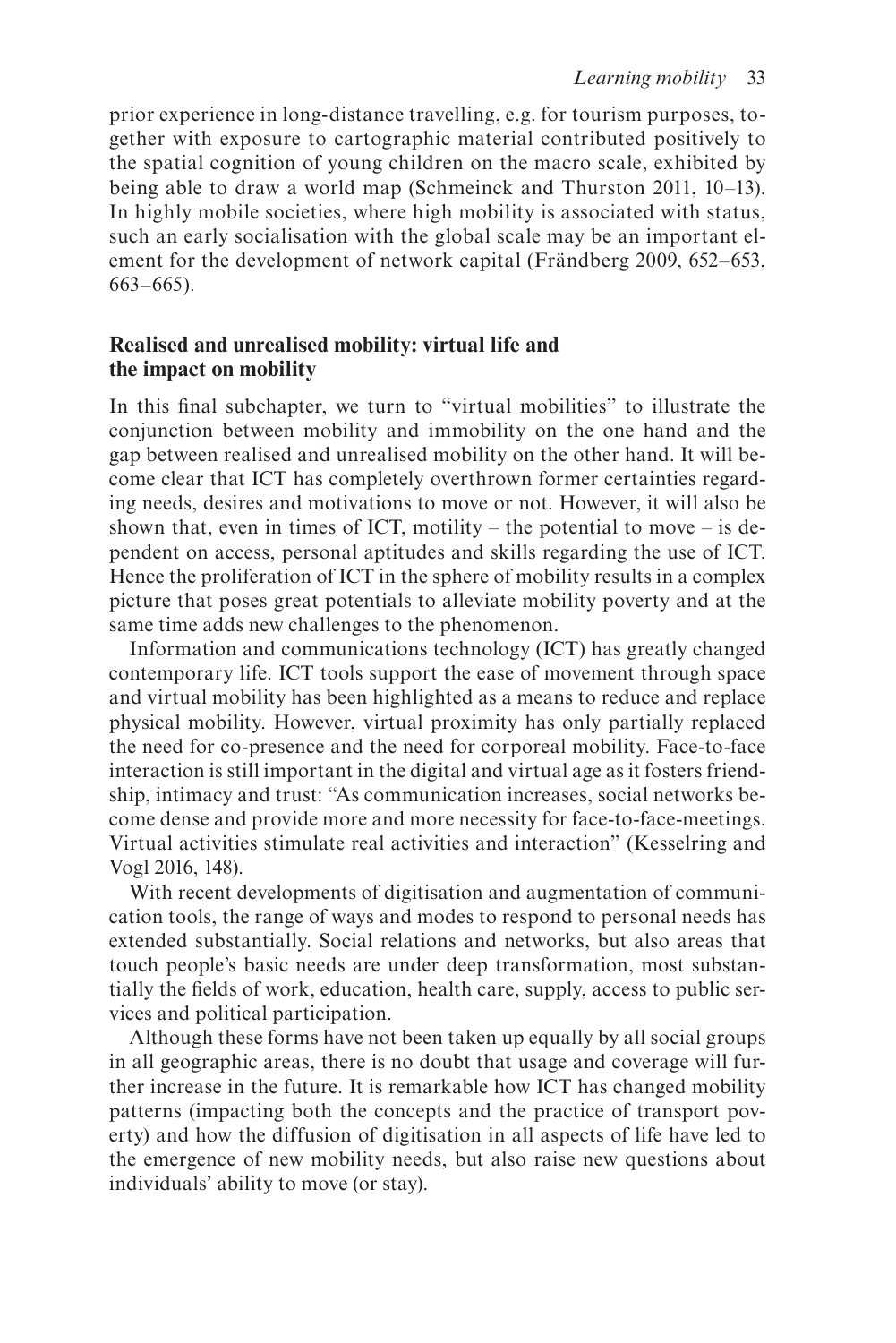Research on the impact of ICT on travel behaviour has highlighted at least three effects of ICT on mobility: (i) *modification,* (ii) *substitution* and (iii) *enhancement* or *acceleration* (see e.g. Konrad and Wittowsky 2017, 2).

There is no clear and unambiguous picture on the question of whether virtual mobility generally reduces, maintains or increases physical mobility today and in the future. The three effects of ICT are not mutually exclusive; even on the individual level, it cannot be clearly assessed whether a person is moving more or less due to ICT (Mokhtarian, Salomon, and Handy 2006, 278). As regards the benefits of ICT, it is often generally argued that digital tools in combination with mobile communication technologies can increase activity while travelling and decrease resistance to physical movement. ICT usage allows us to make travel time productive or more attractive. This effect of ICT on mobility has been called the *modifying* dimension of ICT (Tully and Alfaraz 2017, 11). Using ICT and satellite navigation reduces not only travel times but also travel time uncertainties, discomfort and the need to plan in advance (Ben-Elia and Avineri 2015, 370; van Wee 2016, 10–11).

What is more important for the analysis of mobility poverty is that, for those familiar with these technologies, *the burden of physical movement can potentially be diminished and this familiarity may even alleviate some of the disadvantages that social groups experience while being mobile*. For example, this may be the case for physically impaired people: due to real-time and location- based information systems on barrier-free facilities, travel is becoming easier or is indeed made possible in the first place. However, for those with low digital aptitude, these technologies and services are out of reach. As usage is becoming more widespread and the norm, people with less digital aptitude face challenges. Many researchers argue that virtual mobility decreases the need for physical mobility, thus it *substitutes* travel. E- shopping, e-learning and teleworking can replace the need for physical presence and hence reduce travel. In social relationships, ICT tools such as messaging and internet telephony can create a sense of proximity between people who are physically divided and thus decrease the need for physical meetings and travel (Konrad and Wittowsky 2017, 2). The relationship between mobility and immobility is therefore recalibrated. A person's motility becomes more strongly associated with a person's ability to navigate ICT systems.

Besides access to ICTs, there is another aspect that needs to be highlighted: the growing need for co-presence despite increased telework. This need for co-presence can increase the burden of mobility.

Tele- and homeworking respond to individualised and complex arrangements and are likely to increase. There is a trend of entrepreneurial co-living in Europe, especially in Scandinavian countries, where entrepreneurs live, work and socialise under the same roof (Rogel 2013; Valva 2014); such living and working arrangements reduce the need for travel and require robust digital infrastructure and uninterrupted connectivity. On the other hand, in many respects, *virtual mobility produces more travel and thus accelerates or enhances mobility*. As already pointed out, social relations and networks can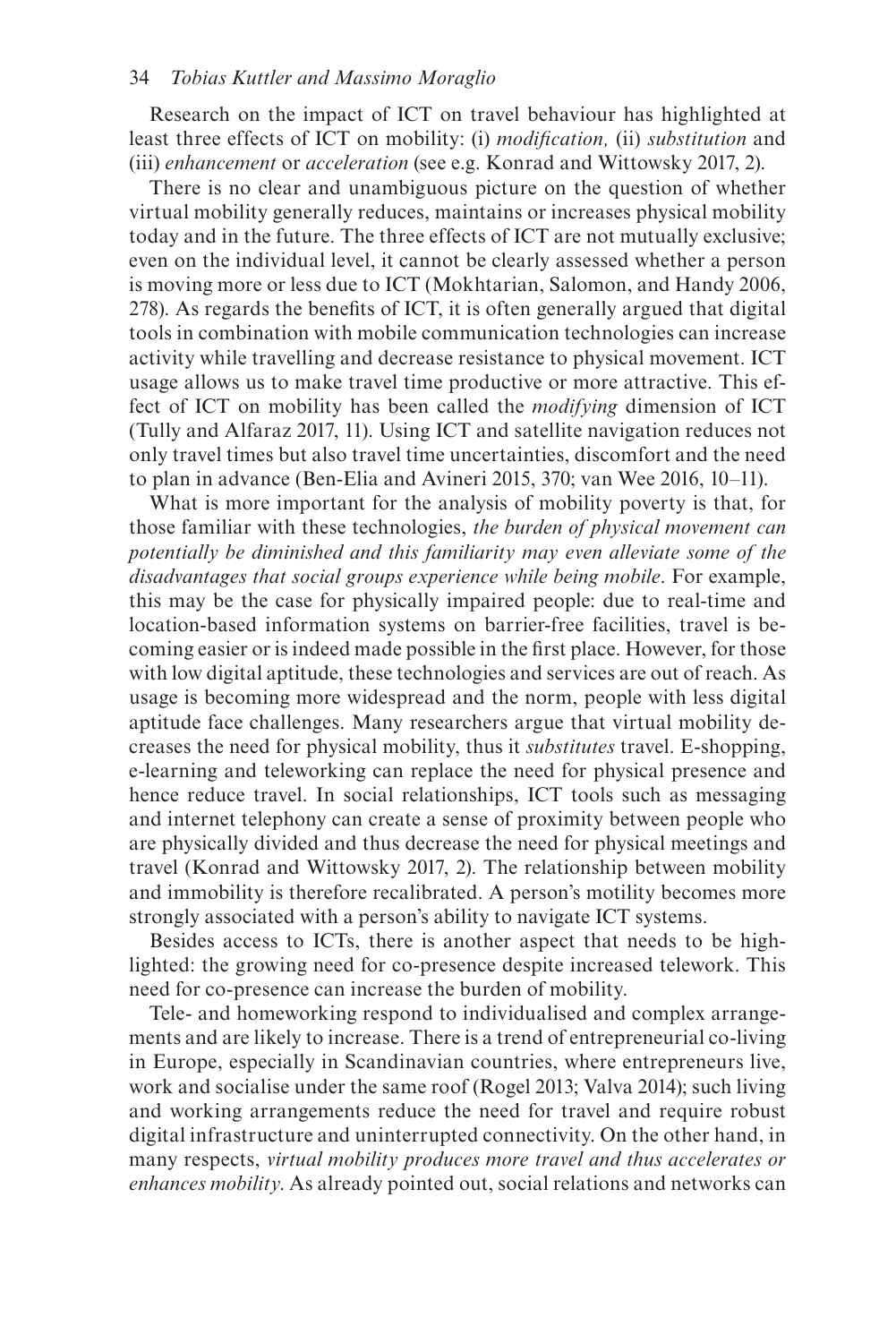be maintained via a wide array of communication tools. However, in order to maintain and secure relationships, moments of co-presence are more important than ever.

Thus, with growing networks and distances, *the need for physical mobility to nurture these networks and fulfil social obligations is also increasing*. Elliott and Urry have highlighted the changing nature of tourist-type travel in this regard. Visiting friends and relatives involving middle and long-distance travelling has become a substantial part of leisure travel (Elliott and Urry 2010, 53–57). As touched upon earlier, despite growing ICT penetration, or precisely because of that, there is evidence that business travel is likely to increase and not decrease. A study in France showed that high trip frequency and demand in business travel above 80 km is no longer restricted to persons with a high income and work responsibility, such as executives, but also intermediary professionals (Aguiléra and Proulhac 2015, 34). This supports the observation that long-distance travel is increasingly becoming a prerequisite in contemporary employment and disadvantages those who are not able to conduct physical travel frequently. The aspect of mobility burden will be investigated more thoroughly in [Chapter 2.](#page--1-0)

# **References**

- Abou Zeid, Maya. 2009. "Measuring and modeling activity and travel well-being." Massachusetts Institute of Technology. [https://its.mit.edu/sites/default/files/](https://its.mit.edu) [documents/PhD%20Thesis\\_Maya%20Abou-Zeid.pdf,](https://its.mit.edu) accessed on 19 March 2020.
- Aguiléra, Anne, and Laurent Proulhac. 2015. "Socio-occupational and geographical determinants of the frequency of long-distance business travel in France." In *Journal of Transport Geography* 43: 28–35. [https://doi.org/10.1016/j.jtrangeo.](https://doi.org/10.1016/j.jtrangeo.2015.01.004) [2015.01.004.](https://doi.org/10.1016/j.jtrangeo.2015.01.004)
- Baslington, Hazel. 2008. "Travel socialization: A social theory of travel mode behavior." In *International Journal of Sustainable Transportation* 2 (2): 91–114. [https://doi.org/10.1080/15568310601187193.](https://doi.org/10.1080/15568310601187193)
- Ben-Elia, Eran, and Erel Avineri. 2015. "Response to travel information: A behavioural review." In *Transport Reviews* 35 (3): 352–377. [https://doi:10.1080/01441647.](https://doi:10.1080/01441647.2015.1015471) [2015.1015471.](https://doi:10.1080/01441647.2015.1015471)
- Canzler, Weert, Vincent Kaufmann, and Sven Kesselring. 2008. "Tracing mobilities: An introduction." In *Tracing Mobilities: Towards a Cosmopolitan Perspective*, edited by Weert Canzler, Vincent Kaufmann and Sven Kesselring, 1–10. Aldershot: Ashgate.
- Cass, Noel, Elizabeth Shove, and John Urry. 2005. "Social exclusion, mobility and access." In *The Sociological Review* 53 (3): 539–555. [https://doi.org/10.1111/j.1467-](https://doi.org/10.1111/j.1467-954X.2005.00565.x) [954X.2005.00565.x.](https://doi.org/10.1111/j.1467-954X.2005.00565.x)
- Cresswell, Tim, and Tanu P. Uteng. 2008. "Gendered mobilities: Towards an holistic understanding." In *Gendered Mobilities,* edited by Tanu P. Uteng and Tim Cresswell, 1–12. Aldershot: Ashgate.
- De Witte, Astrid, and Cathy Macharis. 2010. "Commuting to Brussels: How attractive is "free" public transport?" In *Brussels Studies.* Collection générale, n° 37. <https://doi.org/10.4000/brussels.755>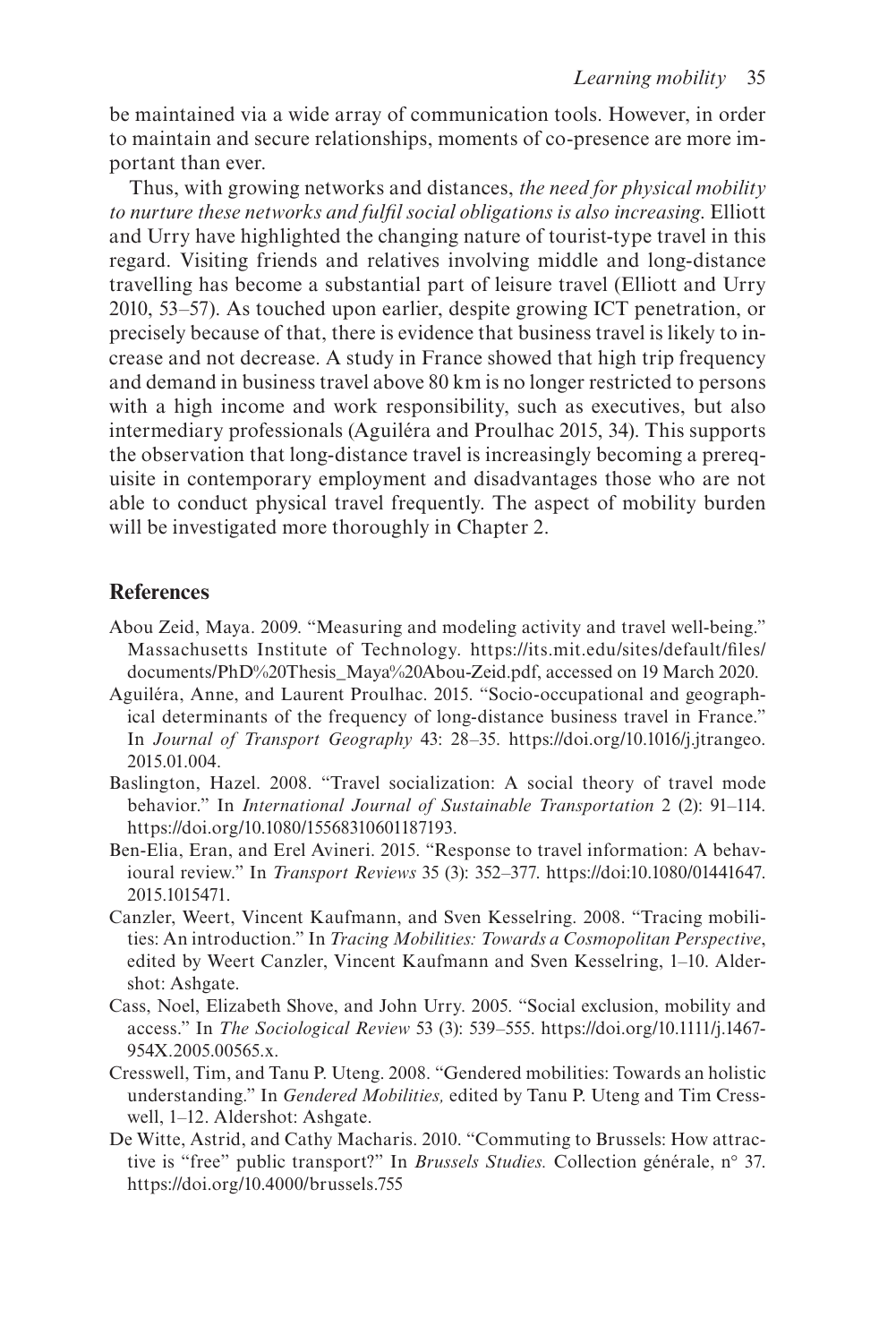Duarte, André, Camila Garcia, Grigoris Giannarakis, Susana Limão, Amalia Polydoropoulou, and Nikolaos Litinas. 2010. "New approaches in transportation planning: Happiness and transport economics." In *NETNOMICS: Economic Research and Electronic Networking* 11 (1): 5–32.

Elliott, Anthony, and John Urry. 2010. *Mobile Lives.* New York: Routledge.

- Ferreira, Antonio, Luca Bertolini, Petter Næss, and Greg Marsden. 2014. *Immobility as well-being. Creating alternatives to pro-mobility discourses*. Presentation at the Royal Geographical Society (RGS) Annual International Conference, 27– 29 August 2014. [https://www.slideshare.net/ITSLeeds/immobility-as-wellbeing](https://www.slideshare.net) [creating-alternatives-to-promobility-discourses,](https://www.slideshare.net) accessed 10 March 2018
- Flamm, Michael, and Vincent Kaufmann. 2006. "Operationalising the concept of motility: A qualitative study." In *Mobilities* 1 (2): 167–189. [https://doi.org/10.1080/](https://doi.org/10.1080/17450100600726563) [17450100600726563.](https://doi.org/10.1080/17450100600726563)
- Frändberg, Lotta. 2009. "How normal is travelling abroad? Differences in transnational mobility between groups of young Swedes." In *Environment and Planning A* 41 (3): 649–667. [https://doi.org/10.1068/a40234.](https://doi.org/10.1068/a40234)
- Golledge, Reginald G., and Tommy Gärling. 2004. "Cognitive maps and urban travel." In *Handbook of Transport Geography and Spatial Systems*, 501–512: Emerald Group Publishing Limited. [https://doi.org/10.1108/9781615832538-028.](https://doi.org/10.1108/9781615832538-028)
- Hjorthol, Randi. 2008. "Daily mobility of men and women A barometer of gender equality?" In *Gendered Mobilities,* edited by Tanu P. Uteng and Tim Cresswell, 193–210. Aldershot: Ashgate.
- Hjorthol, Randi. 2013. "Transport resources, mobility and unmet transport needs in old age." In *Ageing & Society* 33: 1190–1211. [https://doi.org/10.1017/S014468](https://doi.org/10.1017/S0144686X12000517) [6X12000517.](https://doi.org/10.1017/S0144686X12000517)
- Jansuwan, Sarawut, Keith M. Christensen, and Anthony Chen. 2013. "Assessing the transportation needs of low-mobility individuals: Case study of a small urban community in Utah." In *Journal of Urban Planning and Development* 139 (2): 104–114. [https://doi.org/10.1061/\(ASCE\)UP.1943-5444.0000142.](https://doi.org/10.1061/(ASCE)UP.1943-5444.0000142)
- Kaufmann, Vincent. 2011. *Rethinking the City: Urban Dynamics and Motility.* Lausanne: EPFL Press.
- Kaufmann, Vincent, Manfred M. Bergman, and Dominique Joye. 2004. "Motility: Mobility as capital." In *International Journal of Urban and Regional Research* 28 (4): 745–756. [https://doi.org/10.1111/j.0309-1317.2004.00549.x.](https://doi.org/10.1111/j.0309-1317.2004.00549.x)
- Kesselring, Sven, and Gerlinde Vogl. 2016. "'…Travelling, where the opponents are': Business travel and the social impacts of the new mobilities regimes." In *International Business Travel in the Global Economy*, edited by Ben Derudder and Frank Witlox, 145–162. London and New York: Routledge.
- Konrad, Kathrin, and Dirk Wittowsky. 2017. "Virtual mobility and travel behavior of young people – Connections of two dimensions of mobility." In *Research in Transportation Economics* 68: 11–17. [https://doi:10.1016/j.retrec.2017.11.002.](https://doi:10.1016/j.retrec.2017.11.002)
- Kroesen, Maarten. 2015. "Do partners influence each other's travel patterns? A new approach to study the role of social norms." In *Transportation Research Part A: Policy and Practice* 78: 489–505. [https://doi.org/10.1016/j.tra.2015.06.015.](https://doi.org/10.1016/j.tra.2015.06.015)
- Lovejoy, Kristin, and Susan Handy. 2011. "Social networks as a source of privatevehicle transportation: The practice of getting rides and borrowing vehicles among Mexican immigrants in California." In *Transportation Research Part A: Policy and Practice* 45 (4): 248–257. [https://doi.org/10.1016/j.tra.2011.01.007.](https://doi.org/10.1016/j.tra.2011.01.007)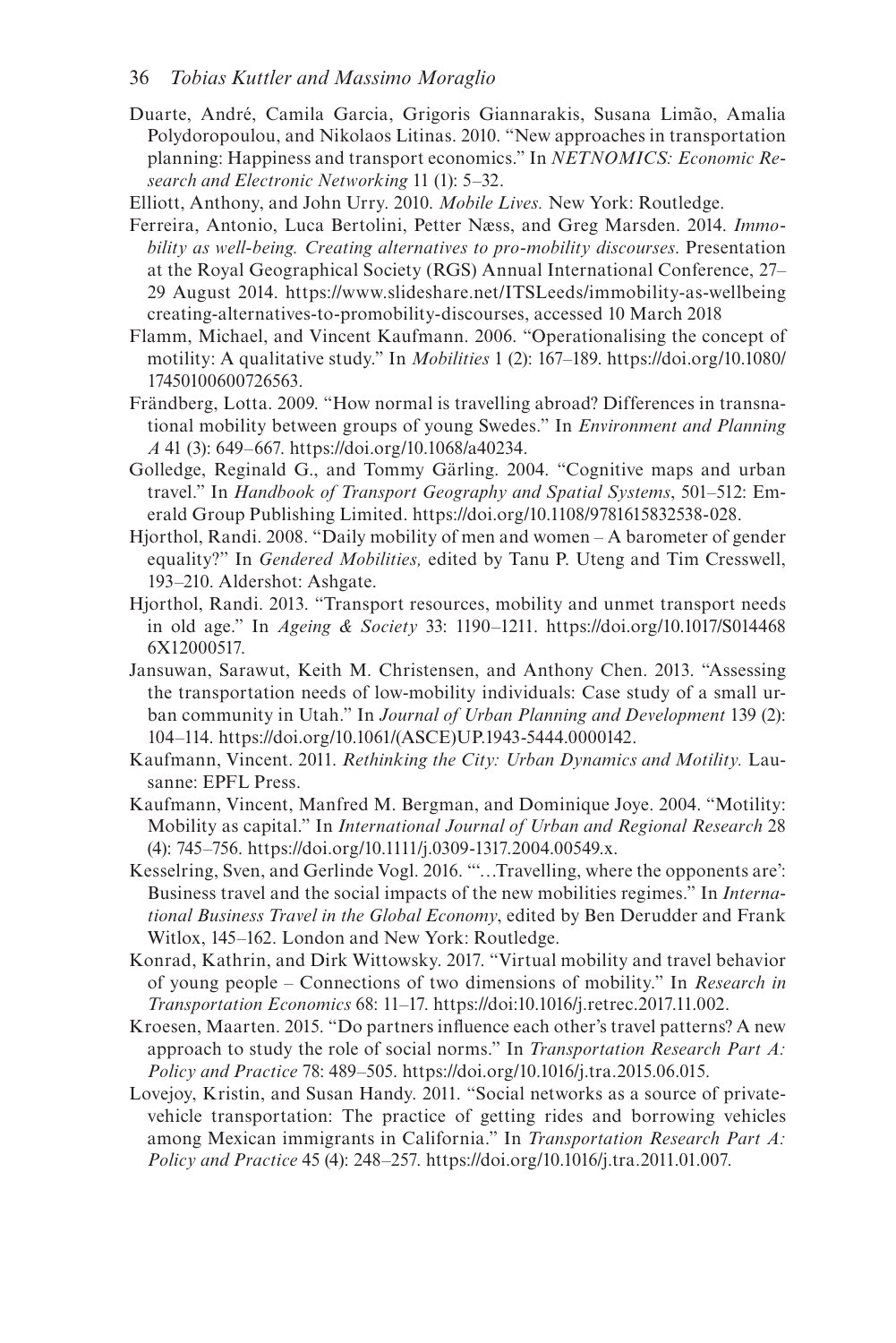- Lucas, Karen. 2006. "Providing transport for social inclusion within a framework for environmental justice in the UK." In *Transportation Research Part A: Policy and Practice* 40 (10): 801–809. [https://doi.org/10.1016/j.tra.2005.12.005.](https://doi.org/10.1016/j.tra.2005.12.005)
- Lynch, Kevin. 1960. *The Image of the City*. Cambridge, MA and London: MIT Press.
- Manton, Richard, Henrike Rau, Frances Fahy, Jerome Sheahan, and Eoghan Clifford. 2016. "Using mental mapping to unpack perceived cycling risk." In *Accident; Analysis and Prevention* 88: 138–149. [https://doi.org/10.1016/j.aap.2015.12.017.](https://doi.org/10.1016/j.aap.2015.12.017)
- Massey, Doreen. 1994. *Space, Place, and Gender.* Minneapolis: University of Minnesota Press.
- Meurer, Johanna, Martin Stein, David Randall, and Volker Wulf. 2018. "Designing for way-finding practices – A study about elderly people's mobility." In *International Journal of Human-Computer Studies* 115: 40–51*.* [https://doi.org/10.1016/j.](https://doi.org/10.1016/j.ijhcs.2018.01.008) [ijhcs.2018.01.008.](https://doi.org/10.1016/j.ijhcs.2018.01.008)
- Mokhtarian, Patricia L., Ilan Salomon, and Susan L. Handy. 2006. "The impacts of ICT on leisure activities and travel: A conceptual exploration." In *Transportation* 33 (3): 263–289. [https://doi.org/10.1007/s11116-005-2305-6.](https://doi.org/10.1007/s11116-005-2305-6)
- Nordbakke, Susanne, and Tim Schwanen. 2015. "Transport, unmet activity needs and wellbeing in later life: Exploring the links." In *Transportation* 42 (6): 1129– 1151. [https://doi.org/10.1007/s11116-014-9558-x.](https://doi.org/10.1007/s11116-014-9558-x)
- Papangelis, Konstantinos, Melvin Metzger, Yiyeng Sheng, Hai-Ning Liang, Alan Chamberlain, and Ting Cao. 2017. "Conquering the city: Understanding perceptions of mobility and human territoriality in location-based mobile games." In *Proceedings of the ACM on Interactive, Mobile, Wearable and Ubiquitous Technologies* 1 (3): 90. [https://doi.org/10.1145/3130955.](https://doi.org/10.1145/3130955)
- Pereira, Rafael H. M., Tim Schwanen, and David Banister. 2017. "Distributive justice and equity in transportation." In *Transport Reviews* 37 (2): 170–191. [https://](https://doi.org/10.1080/01441647.2016.1257660) [doi.org/10.1080/01441647.2016.1257660.](https://doi.org/10.1080/01441647.2016.1257660)
- Pyer, Michelle, and Faith Tucker. 2014. "'With us, we, like, physically can't': Transport, mobility and the leisure experiences of teenage wheelchair users." In *Mobilities* 12 (1): 36–52. [https://doi.org/10.1080/17450101.2014.970390.](https://doi.org/10.1080/17450101.2014.970390)
- Rajé, Fiona. 2007. "The lived experience of transport structure: An exploration of transport's role in people's lives." In *Mobilities* 2 (1): 51–74. [https://doi.](https://doi.org/10.1080/17450100601106260) [org/10.1080/17450100601106260.](https://doi.org/10.1080/17450100601106260)
- Rittner, Barbara, and Alan B. Kirk. 1995. "Health care and public transportation use by poor and frail elderly people." In *Social Work* 40 (3): 365–373. [https://doi.](https://doi.org/10.1093/sw/40.3.365) [org/10.1093/sw/40.3.365.](https://doi.org/10.1093/sw/40.3.365)
- Rogel, Liat. 2013. "HousingLab: A laboratory for collaborative innovation in urban housing." *Politecnico di Milano*. [https://www.politesi.polimi.it/bitstream/105](https://www.politesi.polimi.it) [89/82782/1/Rogel\\_Liat\\_Dissertation\\_s.pdf,](https://www.politesi.polimi.it) accessed on 19 March 2020.
- Ryan, Jean, Anders Wretstrand, and Steven M. Schmidt. 2015. "Exploring public transport as an element of older persons' mobility: A capability approach perspective." In *Journal of Transport Geography* 48: 105–114. [https://doi.org/10.1016/j.](https://doi.org/10.1016/j.jtrangeo.2015.08.016) [jtrangeo.2015.08.016.](https://doi.org/10.1016/j.jtrangeo.2015.08.016)
- Scheiner, Joachim. 2017. "Mobility biographies and mobility socialisation—New approaches to an old research field." In *Life-Oriented Behavioral Research for Urban Policy*, edited by Junyi Zhang, 385–402. Tokyo: Springer Japan.
- Schmeinck, Daniela, and Allen Thurston. 2011. "The influence of travel experiences and exposure to cartographic media on the ability of ten-year-old children to